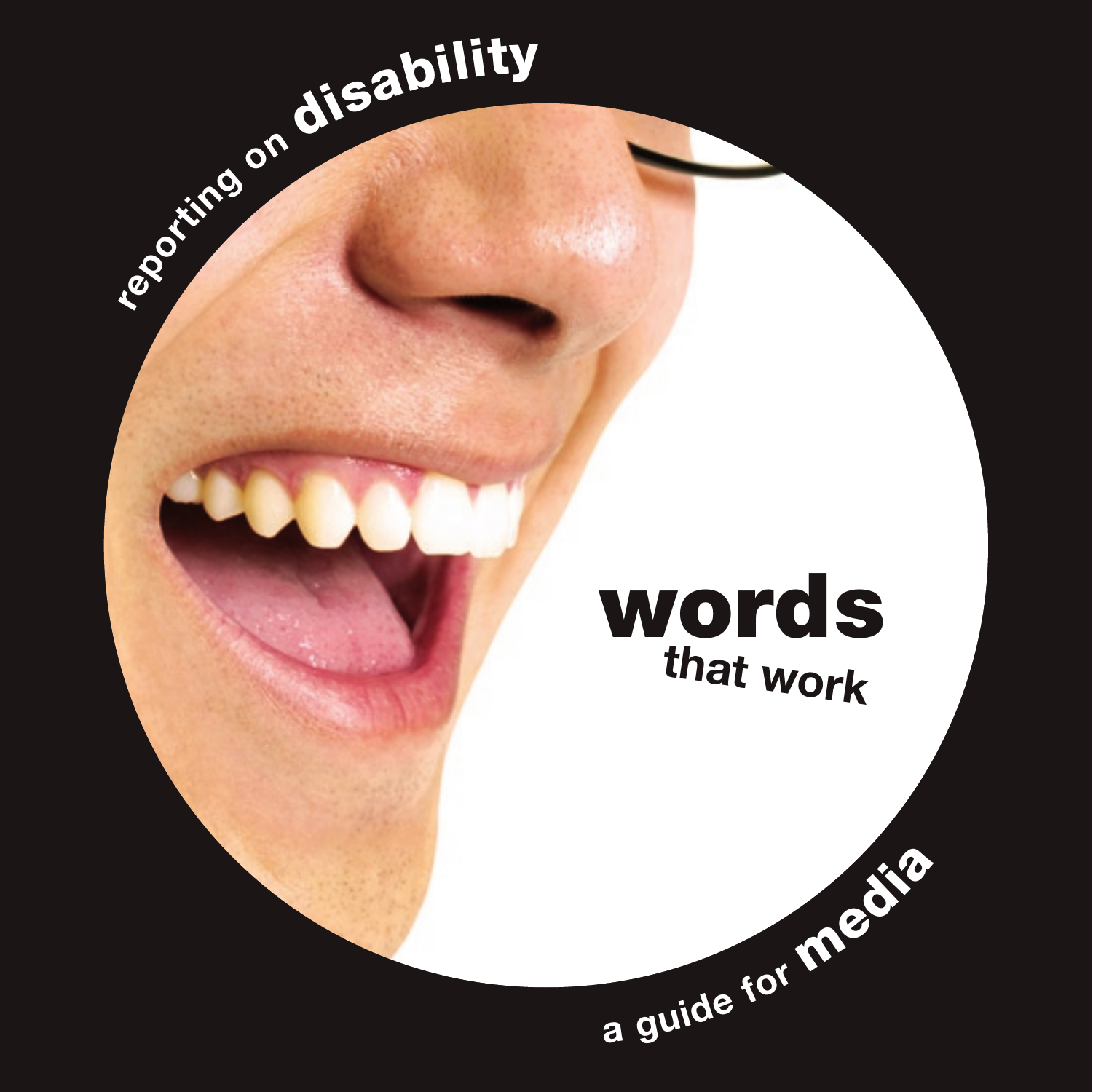| BILE                                    |    |
|-----------------------------------------|----|
| putting people first                    | 04 |
| rules of thumb                          | 05 |
| terms to avoid                          | 06 |
| say what?                               | 06 |
| don't box me in                         | 07 |
| up close and personal<br>- interviewing | 08 |
| assistance dogs                         | 10 |
| making headlines                        | 11 |
| captions                                | 11 |
| useful links                            |    |

2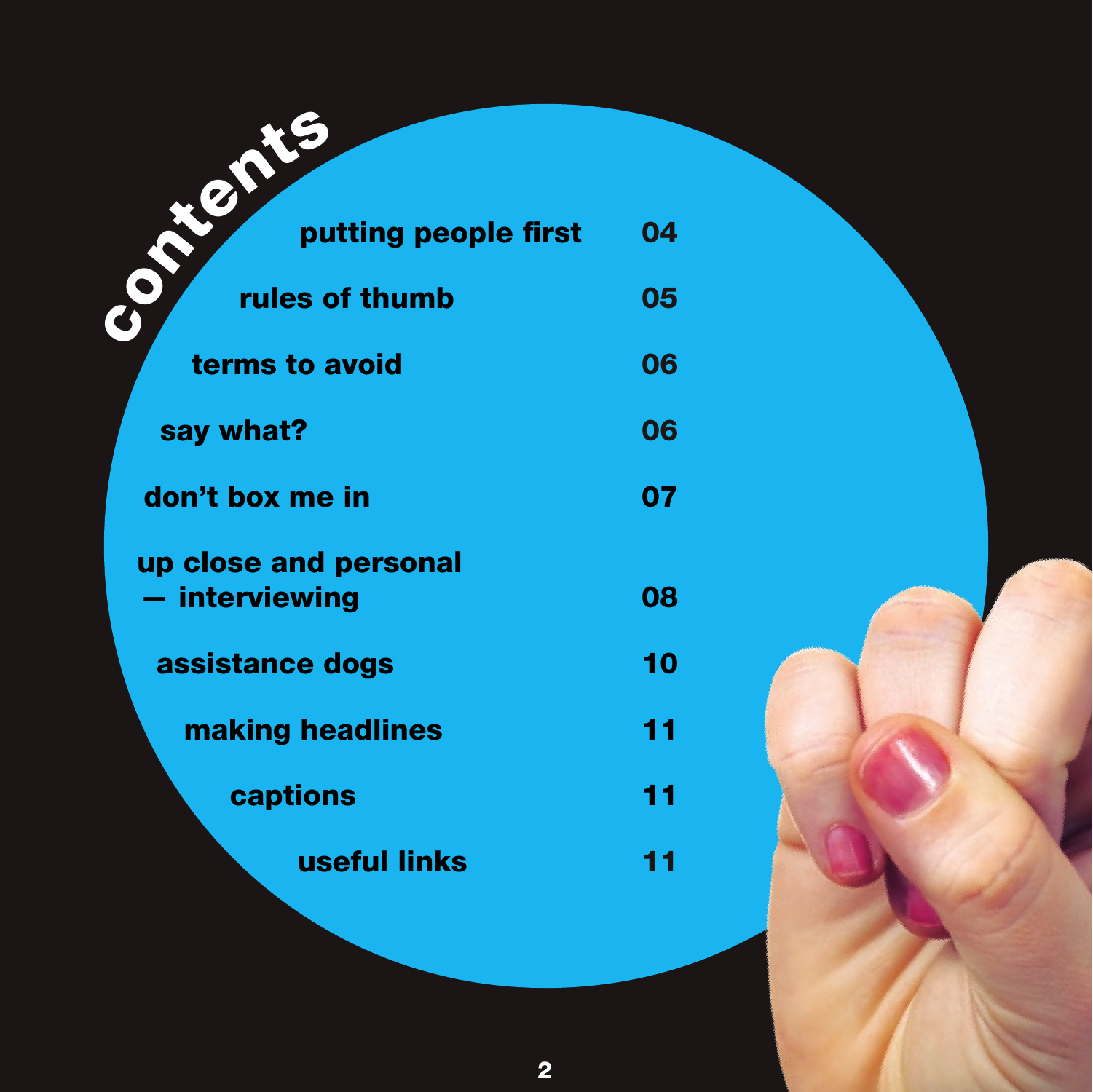## **1in 5 people** in Western Australia has a disability.

It's a significant sector of the community and it's growing. An ageing population and other factors mean that within 15 years, one quarter of all Western Australians will have a disability.

The influence of the media is wide-reaching. The way people with disability are portrayed can shape perceptions.

People with disability want – and sometimes need – to be able to listen to, watch or read the news.

'Words that work, reporting on disability; a guide for media' provides guidelines on how to write about and interview people with disability.

Access the guide and checklists online at

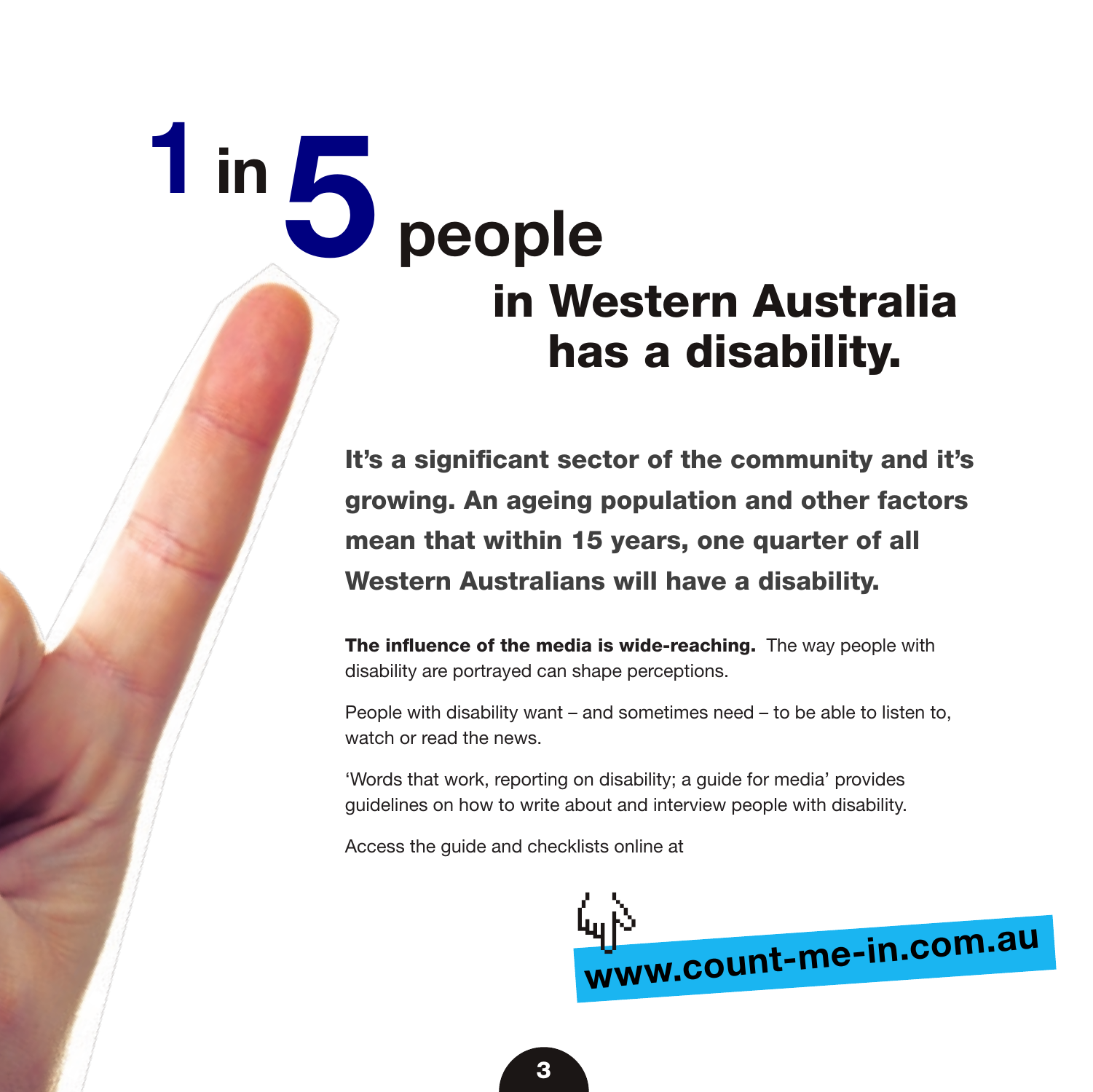## putting<br> **people first**

Emphasising the person, not the disability, may seem a subtle difference but it's important to people with disability. It takes just two extra two words or less than half a second to say 'person with a disability' rather than 'disabled person'. People with disability are people first!

- avoid collective terms like 'the disabled', 'the blind', 'the deaf' – instead, use 'people with disability'; 'people who are blind'; 'people who are deaf'
- don't describe people by their disability;

eg 'an epileptic', say 'a person who has epilepsy', or 'people who use a wheelchair', rather than 'wheelchair users'

refer to the person first: 'Mrs Smith has cerebral palsy', rather than 'cerebral palsy sufferer Mrs Smith'. The use of Mr/Mrs/Ms at the beginning of the sentence highlights the fact that people with disability are people first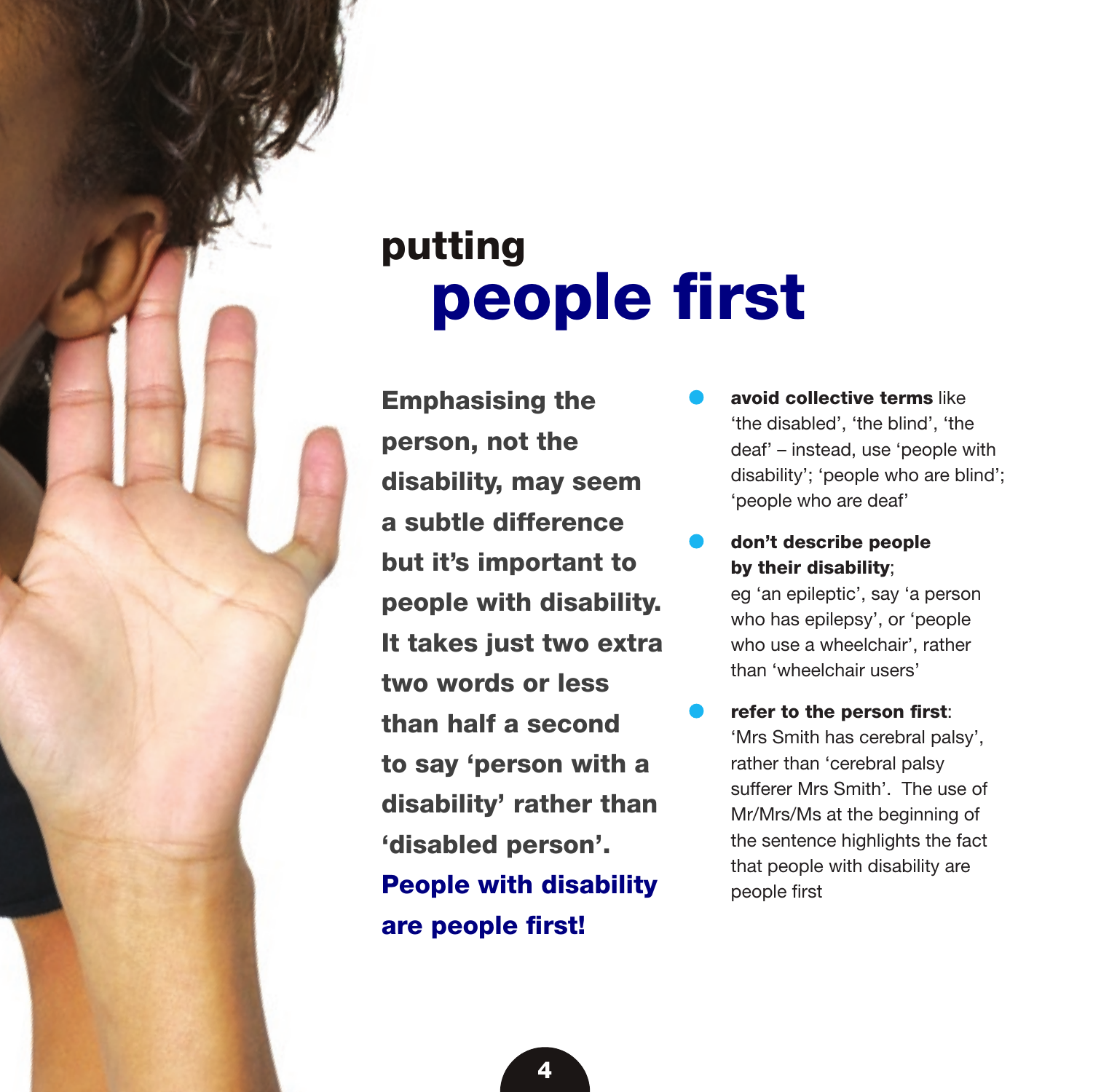## of thumb rules

In addition to getting your facts right, you can also get the perception right by taking small but simple steps to ensure people with disability are portrayed accurately.

- focus on what people can do; not what they can't
- respect a person's individuality and rights
- adults with an intellectual disability are not children; don't portray them as such, eg 'Mike, pictured with work mate Mr Smith <sup>'</sup>
- keep it informational and use standard human empathy and interest when reporting
- if a story is **not about** a person's disability, then don't mention it. It isn't relevant
- avoid using excessively emotive language. People with disability are often portrayed at either extreme – as victims who have been dealt a cruel blow or else depicted as super humanly courageous in overcoming the odds and put on a pedestal
- include people with disability in everyday stories. People with disability shouldn't just be in stories about disability; use them in vox pops – they make up almost a quarter of our population

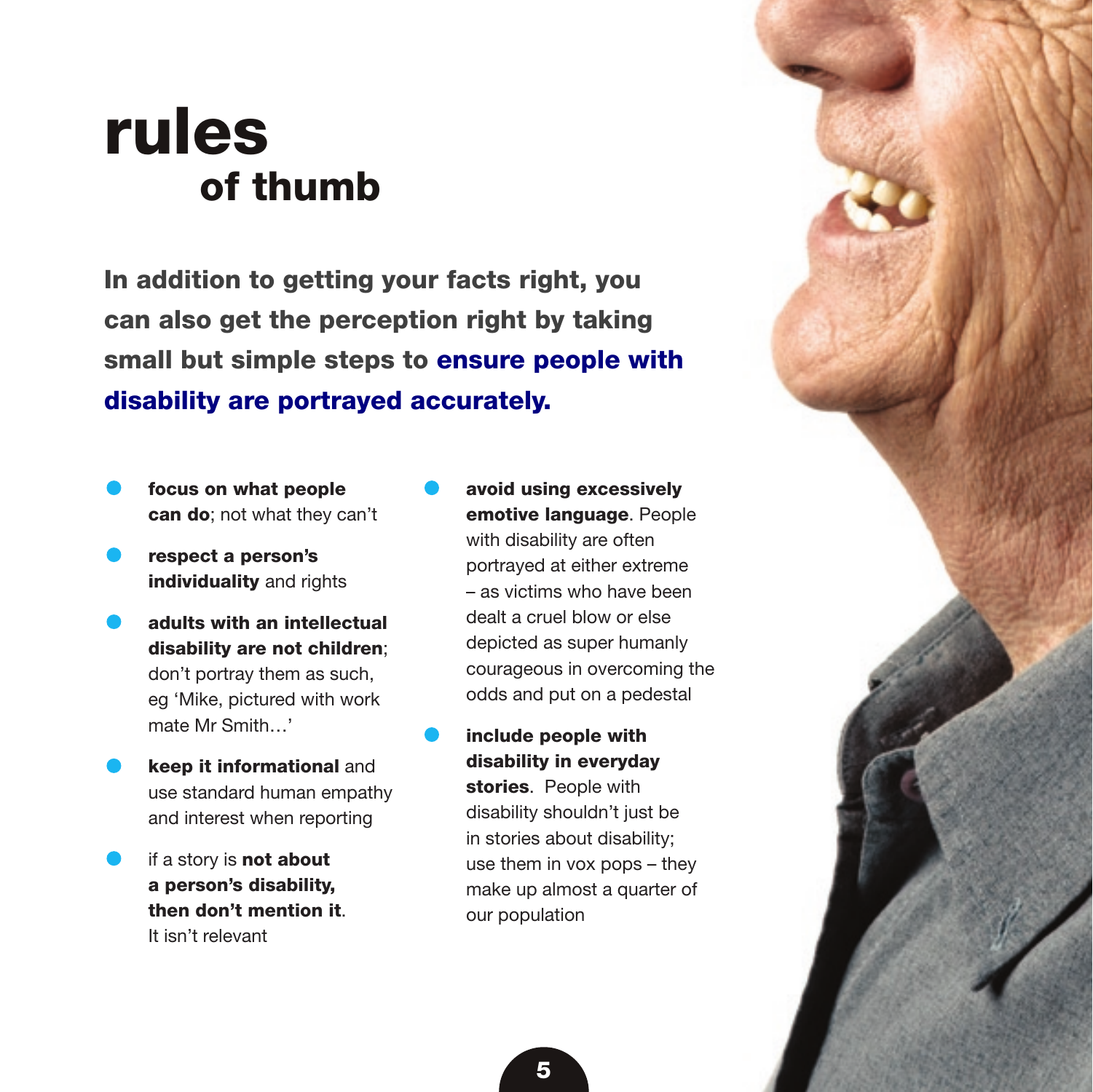### terms to ns to<br>**avoid** w

- $\bullet$ normal and/or abnormal
- victim of…, suffering  $\bullet$ from the tragedy of…, afflicted with…
- $\bullet$ handicapped, retarded, spastic, mental, imbecile
- $\bullet$ birth defect/deformity
- $\bullet$ brave or special
- $\bullet$ deaf mute, deaf and dumb or dumb
- $\bullet$ physically challenged, differently abled and handi-capable
- $\bullet$ retarded, deficient, people with deficits, slow or slow learner, mongoloid
- $\bullet$ confined to, restricted to or bound by a wheelchair. Wheelchairs are liberating, providing mobility to a person who cannot walk. Never use crippled or physically challenged
- medical terms such as  $\bullet$ patient or invalid
- $\bullet$ … has the mental age of a three-year-old (or any age); there is no such thing as a mental age

## what?

Language is a powerful tool that can change stereotypes and attitudes. You can use it to make a positive difference for people with disability in our community.

#### vision

use 'person with a vision impairment' for people who have partial sight, or '**blind'** for people with no, or very limited sight

#### hearing

use 'person who is hard of hearing' for people with partial hearing and 'person who is deaf' for those people with profound to complete hearing loss

#### physical

use 'person who uses a wheelchair' not 'wheelchair user'. Refer to a 'person with a physical disability' or 'mobility impairment'

#### developmental

developmental disability refers to cognitive or physical disabilities that occur during the early years before the age of 18. Refer to a 'person or child with a developmental disability', or where appropriate refer to the condition eg 'person with autism, cerebral palsy, intellectual disability, Down syndrome, or spina bifida'

#### congenital

say 'person with a disability since birth'; 'person with a congenital disability'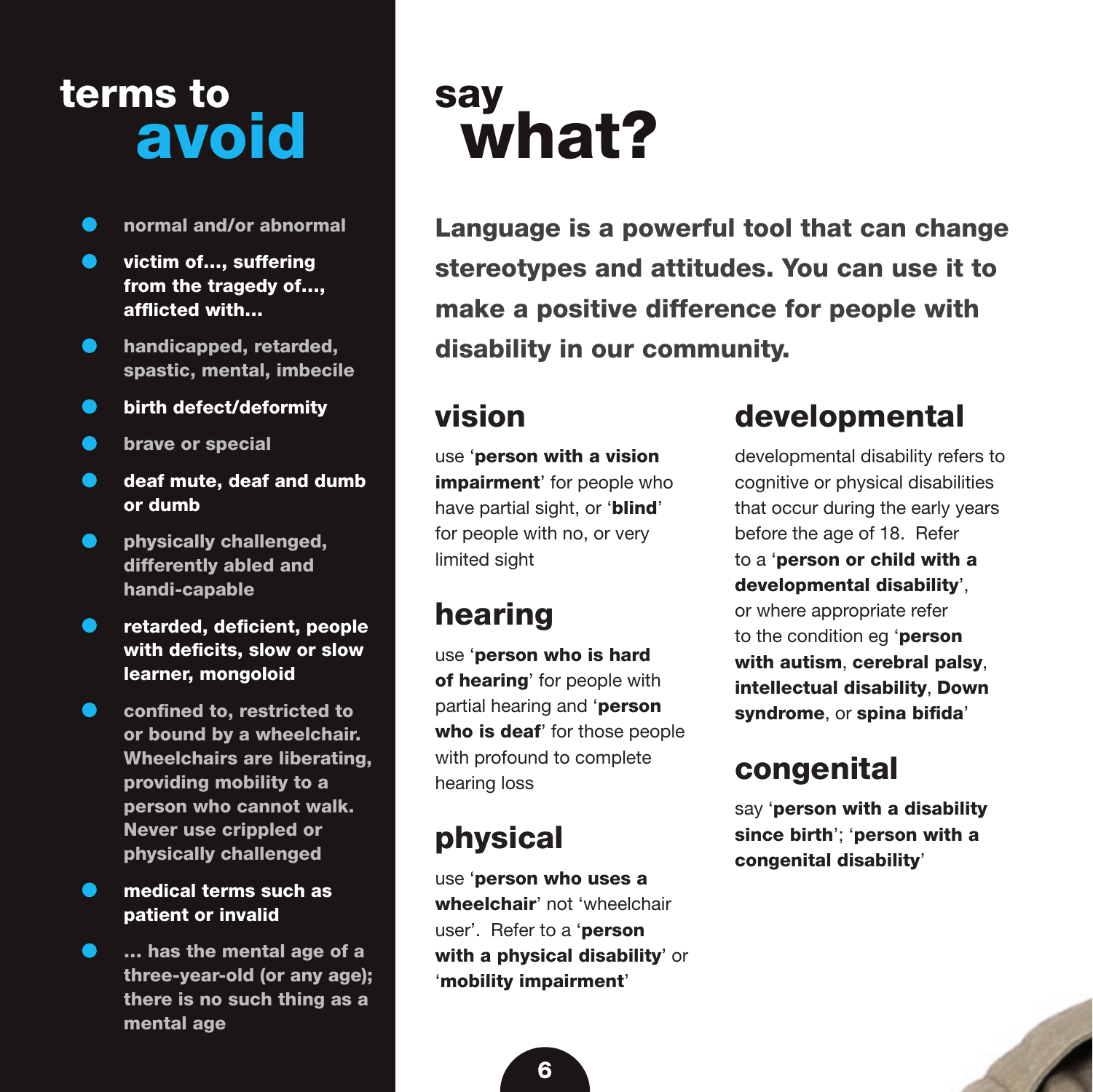### box me in don't

When reporting, consider whether you are stereotyping a person with disability.

| Don't assume                                                          | Do consider                                             |  |
|-----------------------------------------------------------------------|---------------------------------------------------------|--|
| people with disability<br>should be pitied and<br>treated differently | everyone deserves to be valued<br>regardless of ability |  |
| people with disability who                                            | people with disability can do many                      |  |
| do everyday things like                                               | things, including everyday tasks                        |  |
| getting married or having                                             | such as paying bills, going to work,                    |  |
| children are extraordinary                                            | raising families                                        |  |
| people with disability                                                | people with disability have                             |  |
| are asexual                                                           | relationships just like everyone else                   |  |
| people with disability                                                | people with disability contribute                       |  |
| are a burden                                                          | to the community                                        |  |
| people with disability                                                | they are high achievers, who                            |  |
| are superheroes                                                       | happen to have a disability                             |  |
| people who don't speak                                                | there are ways to communicate                           |  |
| can't communicate                                                     | that don't use words                                    |  |
|                                                                       |                                                         |  |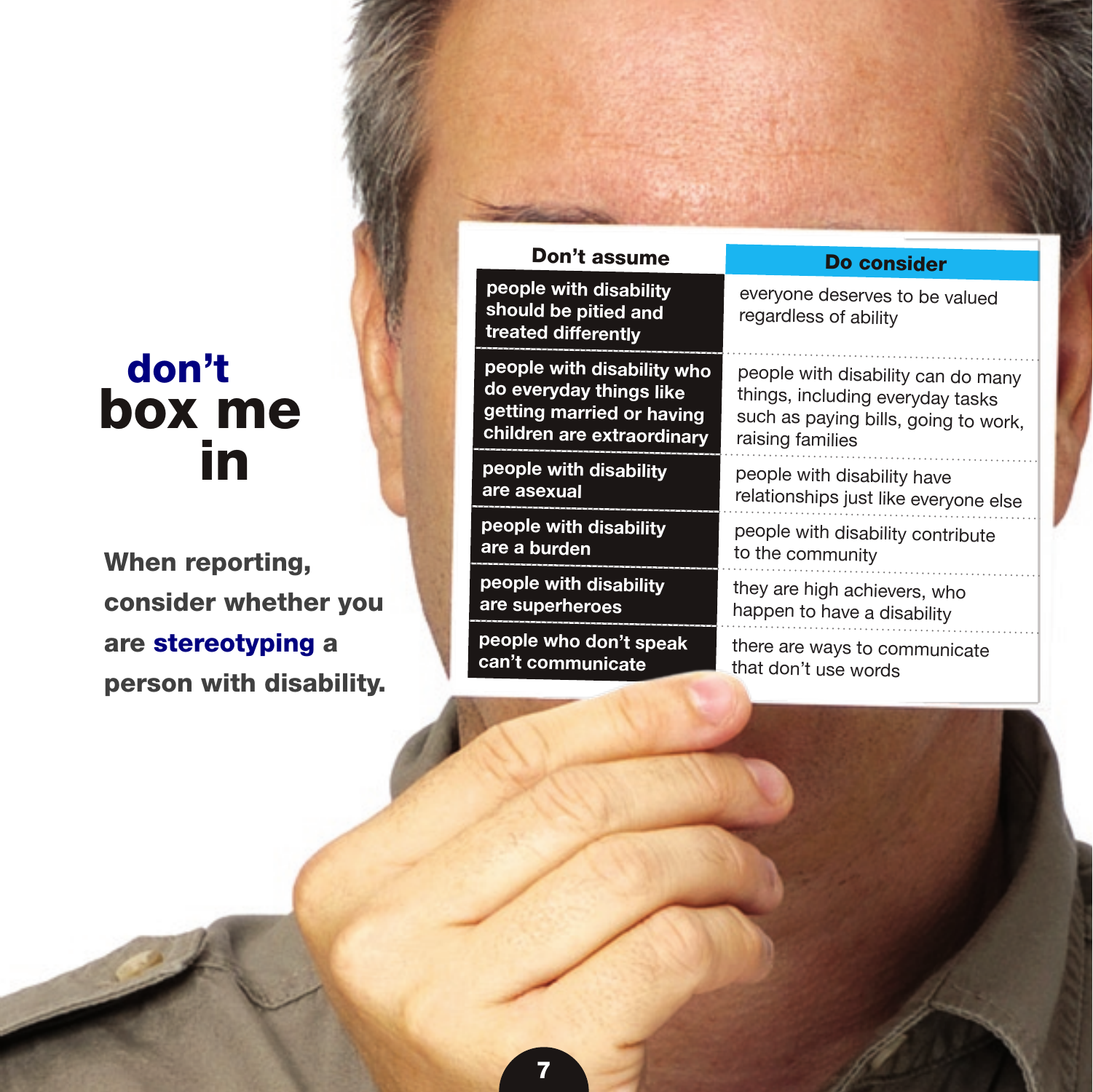## – interviewing up-close and personal

Interviewing a person with disability may require a bit more forethought. Here are some ways to ensure your interviewee is comfortable and relaxed and you get what you need.

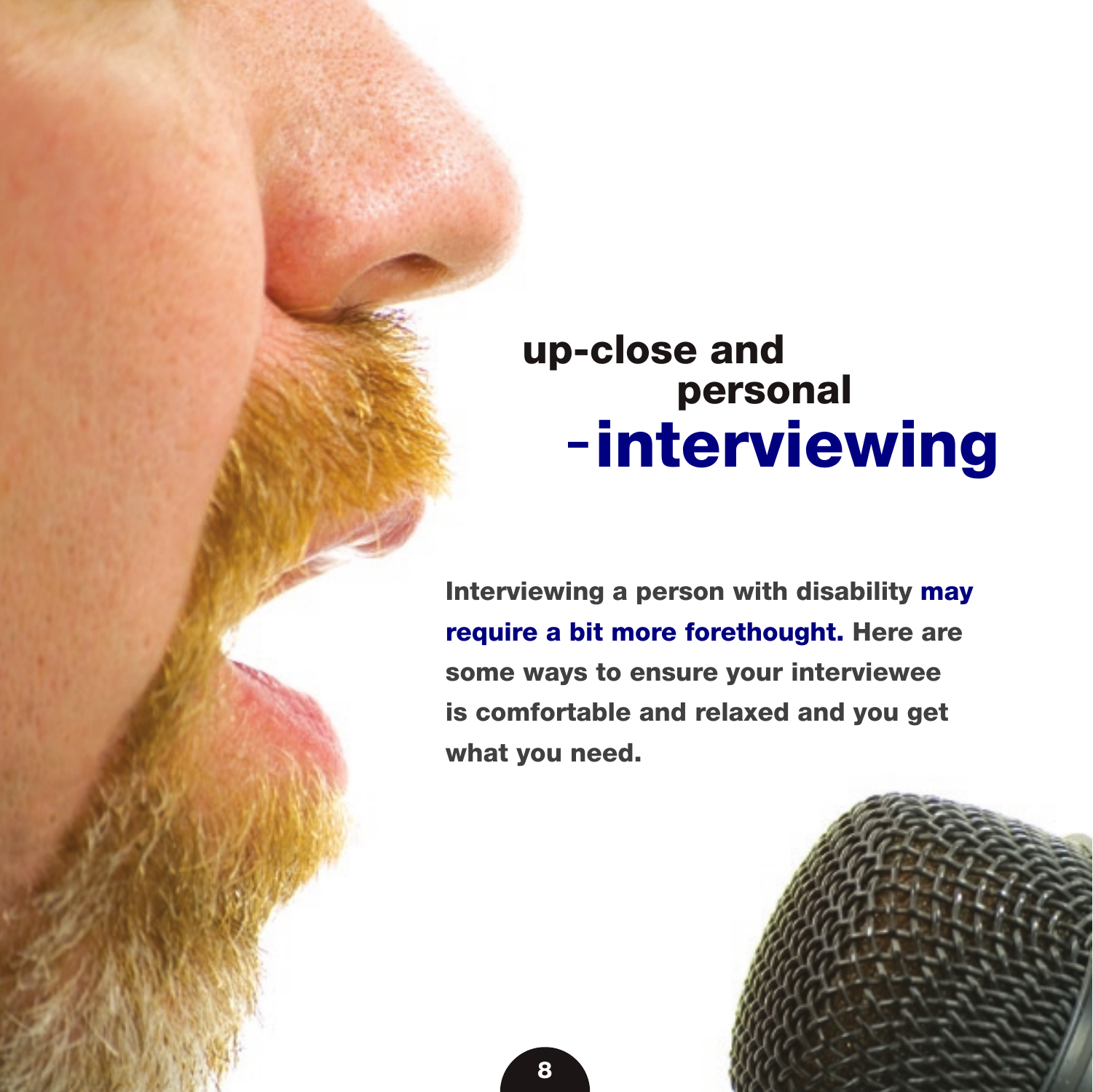| Don't                                                                                                                    | Do                                                                                                                                                                                                                                                                                                                        |
|--------------------------------------------------------------------------------------------------------------------------|---------------------------------------------------------------------------------------------------------------------------------------------------------------------------------------------------------------------------------------------------------------------------------------------------------------------------|
| stand over your interviewee                                                                                              | sit at the same level                                                                                                                                                                                                                                                                                                     |
| shoot down on people, when<br>filming or taking photos                                                                   | shoot the person with disability at their level;<br>consider microphone height                                                                                                                                                                                                                                            |
| cut away to equipment or focus<br>on aids, such as wheelchairs<br>when filming                                           | always focus on the person, not their disability                                                                                                                                                                                                                                                                          |
| assist a person with disability<br>without asking first                                                                  | ask if you can assist in any way                                                                                                                                                                                                                                                                                          |
| assume every location<br>is accessible                                                                                   | agree with the person being interviewed on a suitable location or<br>check if they have any access needs ie parking or access to a lift                                                                                                                                                                                   |
| rush the questions                                                                                                       | give people time to answer; writing questions down,<br>or providing them in advance, can be useful                                                                                                                                                                                                                        |
| address questions to<br>a carer or friend                                                                                | direct your questions to the person<br>with disability not their carer                                                                                                                                                                                                                                                    |
| ignore what they say just because<br>it might be hard to understand                                                      | rephrase the question or ask them to repeat the answer<br>- they are probably used to people asking for clarification<br>and won't be offended                                                                                                                                                                            |
| be afraid to ask the person<br>how they cope with certain things,<br>such as everyday tasks, if relevant<br>to the topic | be mindful of intrusive questions, such as intimate<br>aspects of their lives which may be offensive                                                                                                                                                                                                                      |
| shout at someone<br>with a disability                                                                                    | if someone is <b>hard of hearing</b> , seek their guidance on the best<br>approach to communicate. Ask if one side is better than the other<br>to hear, or if they require an interpreter. If the person lip reads, look<br>directly at them and speak clearly at a normal pace and keep your<br>hands clear of your face |
| assume a blind person doesn't<br>know where you are looking                                                              | if the person has a vision impairment, identify yourself and<br>introduce any other people also present; maintain eye contact                                                                                                                                                                                             |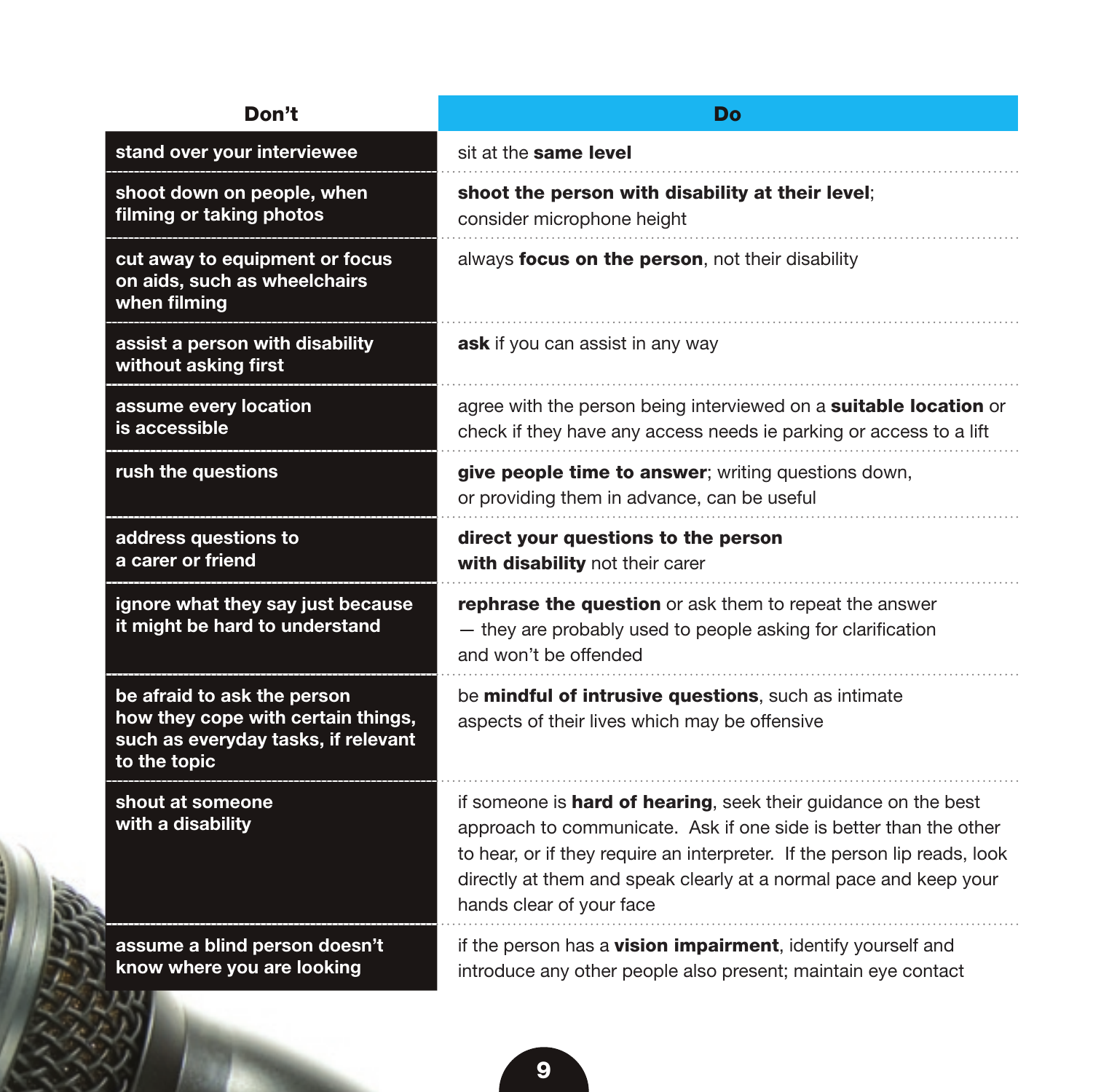# assistance/guide dogs aren't sniffer dogs

They are assistance animals trained to perform many tasks that enable people to be more independent at home, at work and in the community.

Guiding, signalling, performing physical tasks, alerting to seizures, alerting to psychological/ psychiatric disabilities and providing therapeutic companionship are typically some of those tasks.

A guide dog is specifically trained to serve as a quide for a person with a **vision impairment**.

If someone has an assistance dog; don't pat or feed the dog – it is working.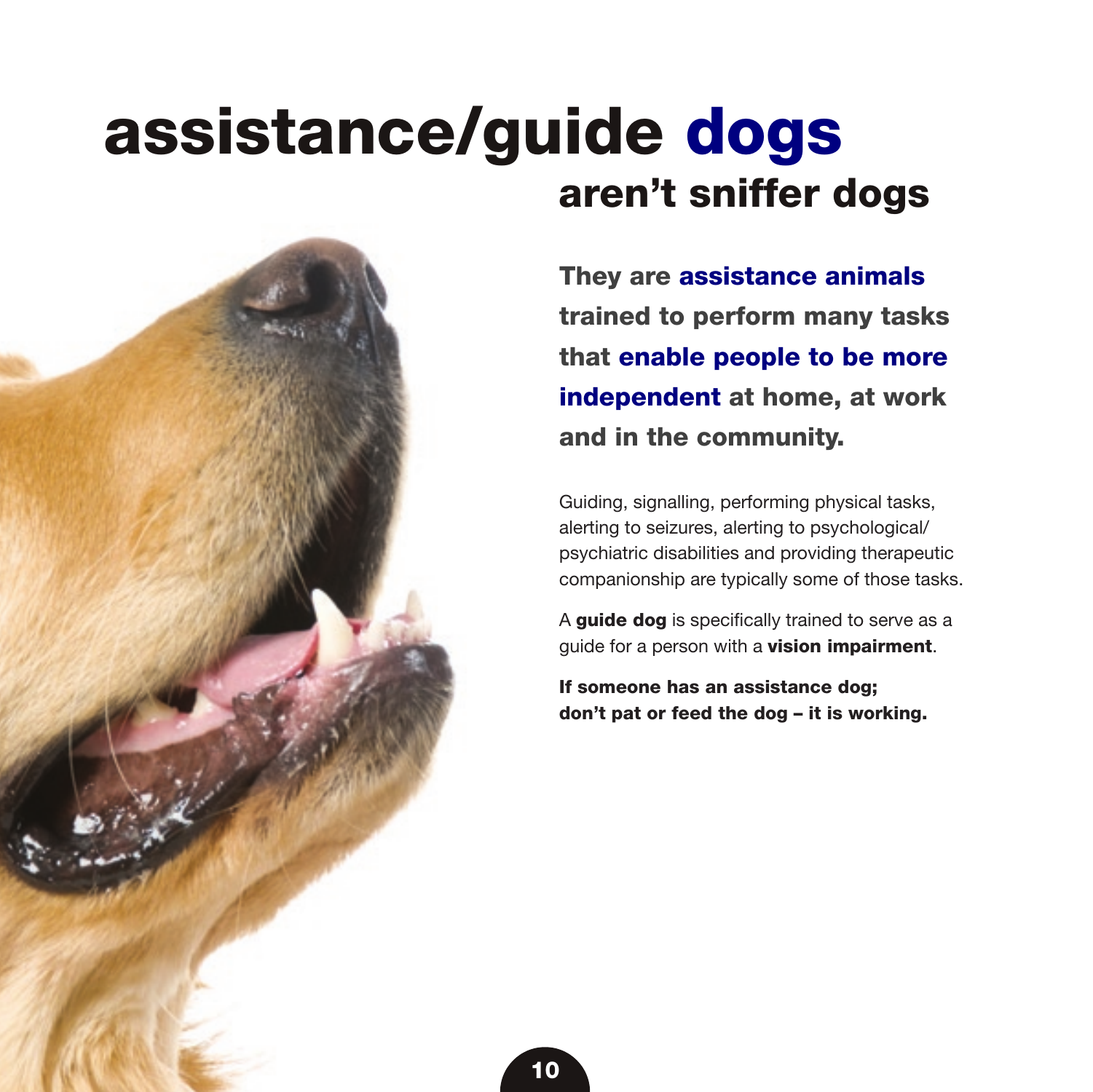## making headlines

It's understood that headlines need to be snappy but that shouldn't mean they are disrespectful – try to use the 'person first' principle.

## captions

People who are deaf or hard of hearing rely on captions to follow the soundtrack on television or dvds.

There are approximately **3.5 million** people who are hard of hearing or deaf in Australia.

Captions can be closed (need to be activated) or open and visible to all viewers.

Captions are not like language subtitles – they translate dialogue, are coloured and positioned to indicate who

is speaking, and provide information on music and sound effects. Captions add context, tone and ease of understanding.

Currently, all broadcasters caption 75 per cent of all programming from 6am to midnight and all news and current affairs programs.

For more comprehensive information on captioning and media legislation go to:

#### www.mediaaccess.org.au

# **Useful links**

Disability Services Commission www.dsc.wa.gov.au

Equal Opportunity Commission www.eoc.wa.gov.au

UN Convention www.hreoc.gov.au/disability\_ rights/index.html

Disability Discrimination Act www.hreoc.gov.au/disability\_ rights/dda\_guide/dda\_guide.htm

Disability Information and Resource Centre www.dircsa.org.au/factsheets/ media-guidelines/

World Wide Web Consortium (W3C) - accessible web sites www.w3.org